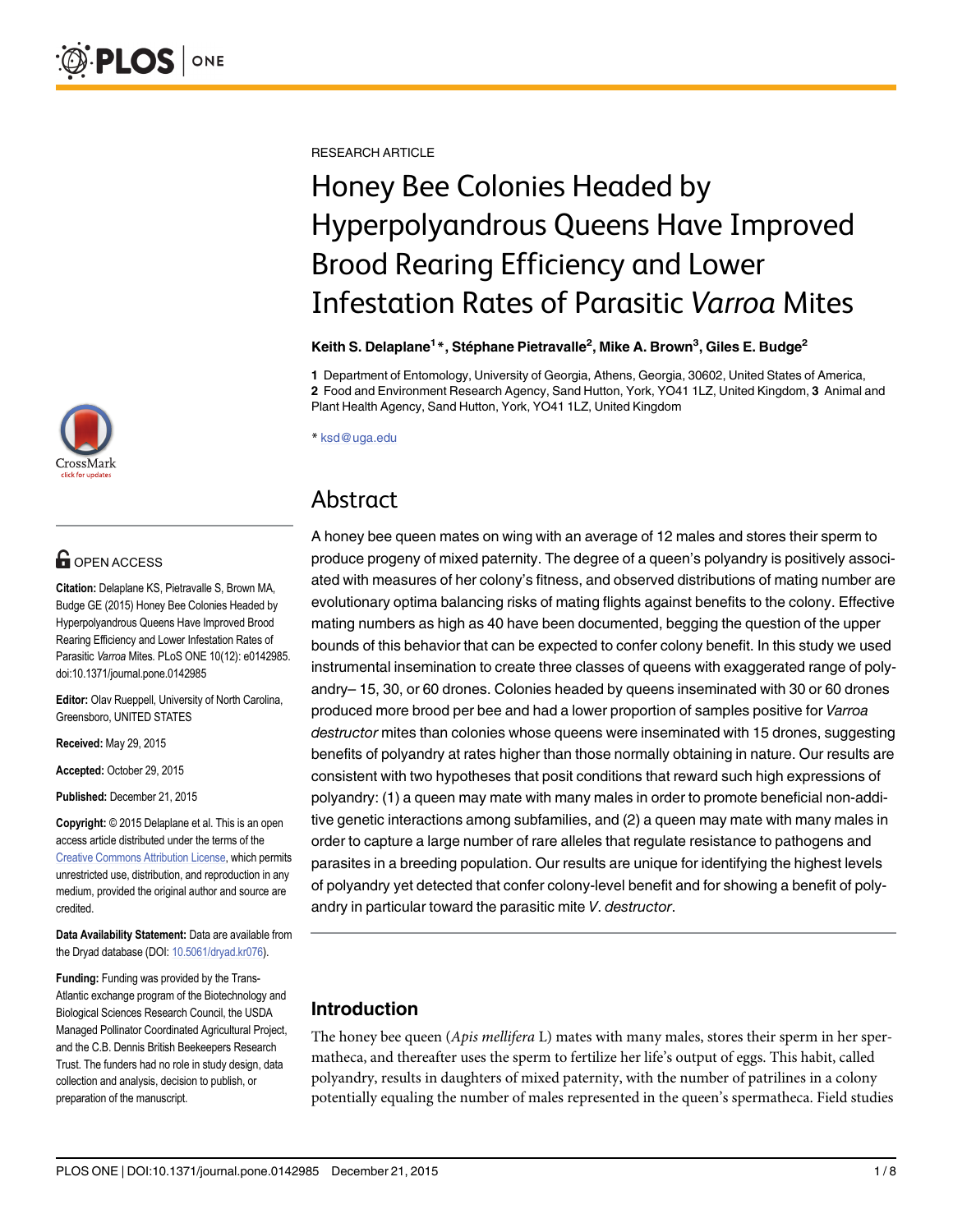<span id="page-1-0"></span>

Competing Interests: The authors have declared that no competing interests exist.

have shown a positive relationship between a queen's expression of polyandry and measures of her colony's fitness, including population growth, weight gain [[1\]](#page-5-0), and survival [\[2](#page-5-0)]. Numerous hypotheses have been put forward to explain colony-level adaptive benefits of this behavior: Polyandry (1) provides for beneficial non-additive interactions among subfamilies resulting in a more resilient colony  $[3,4]$ , (2) increases environmental stability by "averaging out" extreme phenotypes  $[5]$  $[5]$ , (3) reduces variance in the production of diploid males (which are sterile and normally killed by workers) [\[6\]](#page-6-0), and (4) increases genetic variation within colonies, reducing the likelihood that parasites or pathogens will decrease worker populations to a point that jeopardizes colony survival and reproduction  $\lceil 7 \rceil$ . It was Keller and Reeve  $\lceil 8 \rceil$  $\lceil 8 \rceil$  $\lceil 8 \rceil$  who pointed out that all these constitute variations on a single genetic variability (GV) hypothesis in distinction to other contenders such as sperm dose  $[9,10]$  $[9,10]$  or genetic correlations between mating frequencies of males and females [[11\]](#page-6-0). And although none of these hypotheses is mutually exclusive [\[4](#page-5-0)], it is safe to say that the GV hypothesis holds a prominent place in theory and experimental support.

In the case of hypothesis (4), support has come in a string of papers arguing that parasites and pathogens are among the most powerful selectors favoring polyandry in social insects [\[12,13,14,15](#page-6-0)]. Field studies have shown a positive relationship between polyandry and a col-ony's resistance to the diseases chalkbrood and American foulbrood [\[16,17](#page-6-0),[18](#page-6-0)].

But in the case of rare specialist alleles such as those conferring disease or parasite resistance, a simple GV model for polyandry's benefits may require more nuance. Theory shows that over 90% of the change in within-colony genetic relatedness is explained by a queen's first 6 matings [\[12](#page-6-0)], but honey bee queens routinely reach beyond this asymptote and mate, on average, with  $12.0 \pm 6.3$  males [\[19\]](#page-6-0) and some up to 40 [[20](#page-6-0)]. At a superficial level it looks like the more the better–but not for the simple reason of greater within-colony variation as shown by Palmer and Oldroyd [\[12](#page-6-0)]. Rather, it has been suggested that benefits of polyandry accrue from a queen capturing more of the relatively rare resistance alleles in a breeding population [\[21\]](#page-6-0); therefore, we propose a modification of hypothesis (4) under the influence of (5) a rare allele model.

In the context of genetic resistance to novel parasites, the rare allele model may be of key importance and begs the question of the constraints limiting higher mating numbers in nature. These constraints are thought to be risks to the queen from sexually-transmitted diseases [\[22\]](#page-6-0) and hazards associated with repeated mating flights. But these constraints may be modified under selection by a sufficiently virulent parasite for which there are few resistance alleles.

The mite Varroa destructor Anderson and Trueman provides a model of such a virulent parasite. On its newest host A. mellifera this mite triggers multiple pathologies at the level of individual bee and colony. Left untreated, most managed colonies in temperate zones die within 3-4 years of initial infestation [[23](#page-6-0)]. Being a non-natural parasite, V. destructor also provides a good system for testing a rare allele model because A. mellifera has relatively few resistance alleles for it.

A first step in analyzing the rare allele model is to confirm if high degrees of polyandry do in fact confer benefit against a model parasite such as Varroa. In this study we created three classes of honey bee queens with exaggerated ranges of polyandry by instrumentally inseminating each with semen from 15, 30, or 60 drones. We measured colonies headed by these queens for various fitness indicators including presence of V. destructor. Our purpose was to identify lower ranges of effective polyandry in the context of this highly damaging parasite. Moreover, given the ongoing honey bee health crisis, it is important to examine the extent to which benefits of polyandry can be delivered to managed systems.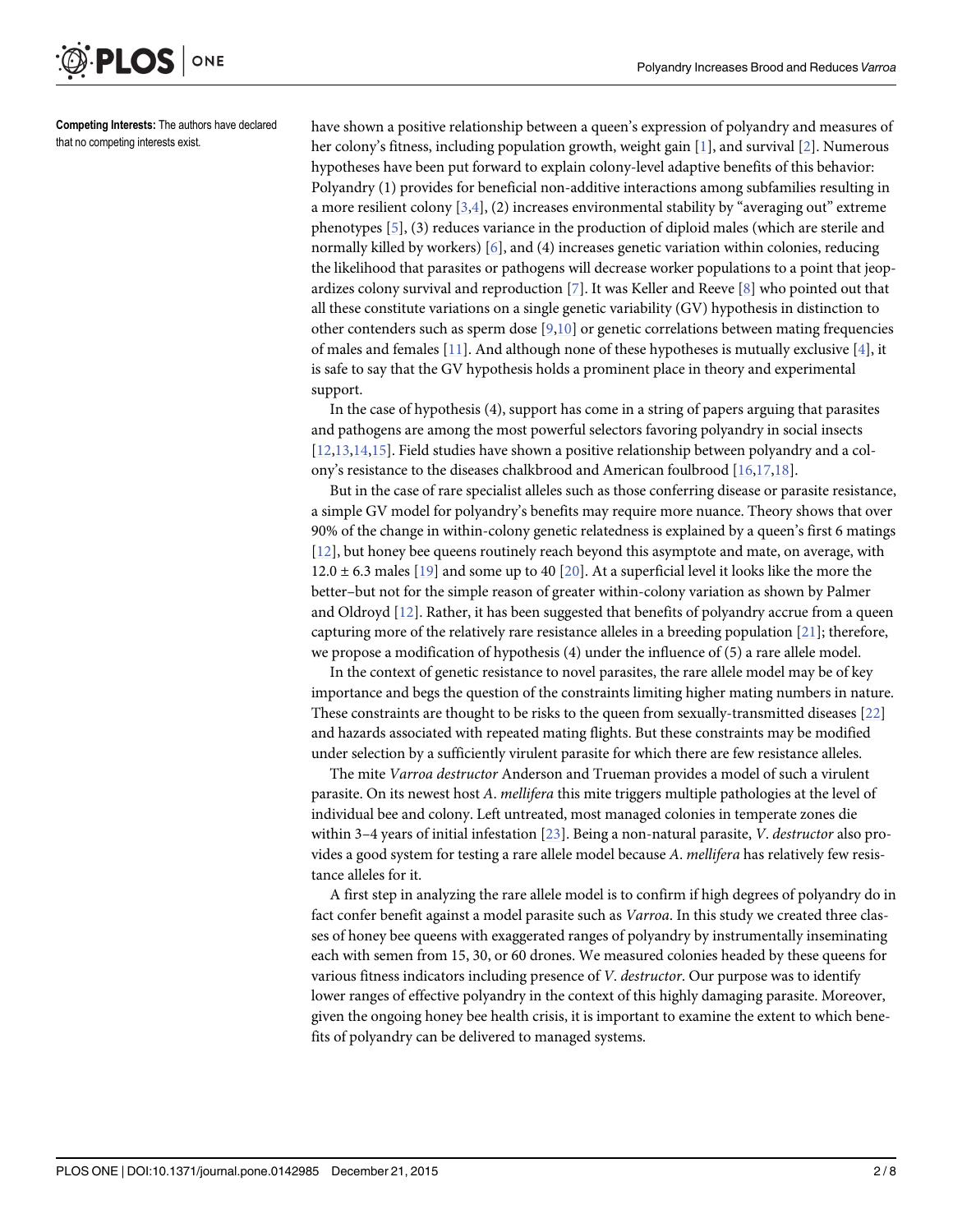#### <span id="page-2-0"></span>Materials and Methods

#### Queens and Insemination Procedure

This experiment was conducted in the summers of 2012 and 2013 at research apiaries maintained by Fera (North Yorkshire, UK). Each year, sister virgin queens were reared from one common mother and emerged and maintained individually in polystyrene mating nuclei (Apidea Vertriebs AG, Switzerland) during and after the insemination procedure. Each virgin queen was instrumentally inseminated with semen of 15 drones, 30 drones, or 60 drones (see resulting n below). Because our independent variable was polyandry and not genetic variation per se, we wanted to narrow the range of genetic variation available from our drone pool. We did this each year by identifying 15 pre-existing colonies to serve as drone sources, their number chosen to match the multiples in our experimental design. Queens inseminated with 15 drones received semen from one drone from each of the 15 colonies; queens receiving 30 drones got two drones per source colony, and queens receiving 60 drones got four drones per source colony. Queens were instrumentally inseminated with standard methods [\[24,25](#page-6-0)], including constant care of queens by nurse bees in nucleus colonies before and after insemination and supplementary 1-min treatments of CO2 the day after insemination (CO2 stimulates egg-laying [[26](#page-6-0)]). Polyandry was achieved by collecting semen from the target number of drones into one capillary tube, expelling the contents into a small vial, adding an equal volume of sterile physiological saline, manually mixing the contents, then drawing it back into the capillary tube for subsequent inseminations  $[24]$  $[24]$ ; admixture with saline was done to promote homogenous expression of drones within each treatment group. The insemination volume for every queen was fixed at 8 μl [[25\]](#page-6-0) from the pooled, homogenized sample.

#### Experimental Colonies

Each year one dedicated apiary was established, each colony of which comprised of ca 1 kg adult bees, three frames of brood of mixed ages, and two combs of honey. Colonies were established in single brood-chamber British national hives, fed supplemental sugar solution and protein as necessary, and provisioned with honey supers as needed to accommodate incoming nectar collected by foragers. Each colony was assigned one of the three experimental treatments: (1) queen inseminated with semen of 15 drones, (2) 30 drones, or (3) 60 drones. After inseminated queens were confirmed as egg-layers in their respective nuclei, each was caged, placed into one of the full-sized field colonies, and released after 1–3 days. After all queens were released, all colonies were maintained for another 6 weeks to ensure adequate queen egglaying performance and to allow time for incipient worker bee populations (of uncontrolled genetic backgrounds) to die off. This resulted in beginning treatment replicate numbers of (1) 15 drones:  $n = 6_{2012}$  and  $5_{2013}$ , (2) 30 drones:  $n = 8_{2012}$  and  $5_{2013}$ , or (3) 60 drones:  $n = 9_{2012}$  and  $4_{2013}$ 

#### Dependent Variables

Each year after week 6 we sampled surviving colonies to determine worker bee population, brood production, daily comb construction, and presence of Varroa mites. For colonies set up in 2012, samplings were made on 25 Jul 2012, 13 Aug 2012, 30 Aug 2012, 26 Sep 2012, 1 Nov 2012, 3 Dec 2012, 7 Jan 2013, 5 Feb 2013, 27 Mar 2013, 2 Apr 2013, 26 Apr 2013, 5 Jun 2013, and 20 Jun 2013. For colonies set up in 2013, samplings were made on 14 Aug, 27 Aug, and 4 Sep. It was not possible to measure every dependent variable on every sampling date.

Worker bee population and brood production were derived by visually summing proportions of whole deep frames covered by workers or brood [\[27\]](#page-6-0), converting frames of adult bees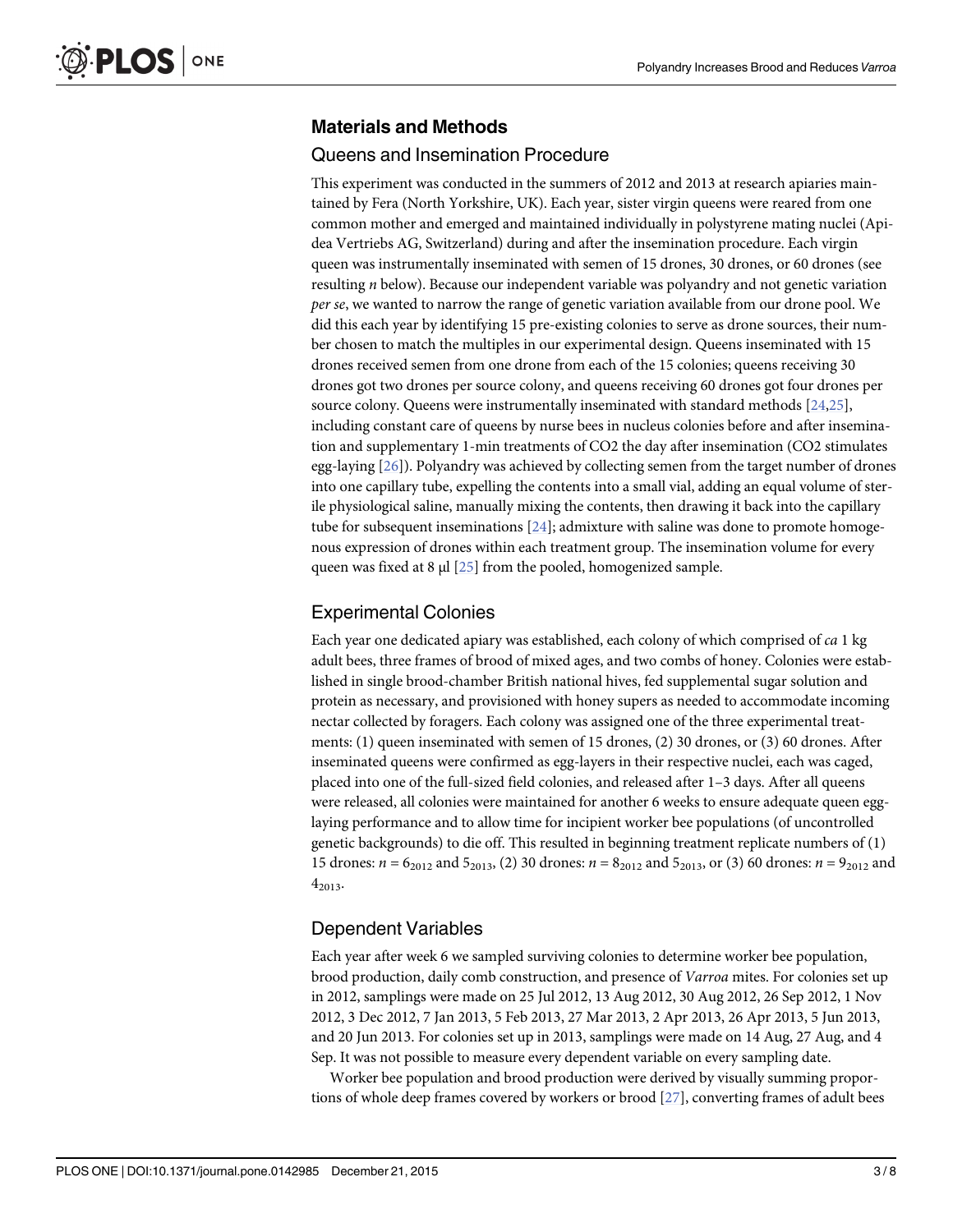<span id="page-3-0"></span>to bee populations with the regression model of Burgett and Burikam [\[28\]](#page-6-0), and converting frames of brood to  $cm<sup>2</sup>$  by the observation that one deep British National comb (both sides) =  $1663$  cm<sup>2</sup>.

Comb construction ( $cm<sup>2</sup>$  per day) was determined during periods of nectar flow following the methods of Matilla and Seeley [\[1\]](#page-5-0). A honey frame was inserted into the honey super of each hive, each frame provisioned with a 2.5 cm-wide starter strip of beeswax foundation across the top bar. Two days later the frame was removed and the area of foundation drawn into natural comb determined with the visual summing method described above for bees and brood.

Brood production and comb construction were determined relative to worker bee population (per 100 bees) because adjusting strength variables to bee population gives insight into the relative efficiency with which collective tasks in the colony are undertaken; we predict that increasing polyandry improves efficiency of task allocation among subfamilies [\[1,4](#page-5-0)].

The presence of *Varroa* mites was determined by collecting a sample of *ca* 300 adult bees (and their phoretic mites) from the middle brood combs of each colony, agitating the sample in alcohol, straining it, and counting the number of bees and mites [\[29\]](#page-6-0). Mite samplings were made on 25 Jul 2012, 13 Aug 2012, and 4 Sep 2013.

#### Statistical Analysis

Brood production and daily comb construction were analysed by the Restricted Maximum Likelihood method (REML) to account for repeated measures on colonies as well as unequal replication among treatments. In this case, the random terms of the model (colony and time point) were used to define a uniform correlation across all time points within each colony. Treatment (level of polyandry) was the fixed effect. When treatment was found to have a significant effect, we separated individual treatments with pairwise comparisons and means separating groups. Predicted treatment means and 95% confidence intervals are presented. In the case of the Varroa mite data, we ran a non-parametric test because of a large number of zeros. Data were summarized across all observation points and classified as either containing mites or not. The proportions of observations positive for mites were then compared across the three treatments using a chi-square permutation test. All analyses were carried out using GenStat 17.1 [\[30](#page-6-0)].

#### **Results**

[Table 1](#page-4-0) presents predicted means (for an average colony and time point) and 95% confidence intervals from the REML analysis. The amount of brood  $\rm (cm^2)$  produced per 100 bees was significantly higher in colonies with queens inseminated with 30 or 60 drones than in colonies with queens inseminated with 15 drones ( $F = 5.2$ ; df = 2,26;  $P = 0.013$ ). No effect of insemination treatment was detected for cm<sup>2</sup> comb constructed per 100 bees per day ( $F = 0.72$ ;  $df = 2.11; P = 0.51$ . The chi-square permutation test ([Table 2\)](#page-4-0) shows that the proportion of samples positive for *Varroa* mites was not the same in all three treatments, with proportion of samples positive for mites higher than expected in colonies with queens inseminated with 15 drones.

#### **Discussion**

Our results add to a growing base of evidence showing adaptive benefits of polyandry to the honey bee colony. Among colonies whose queens were inseminated with 15, 30, or 60 drones we found significantly more brood per bee and a lower proportion of samples positive for Varroa mites in colonies whose queens were inseminated with 30 or 60 drones. Under a simple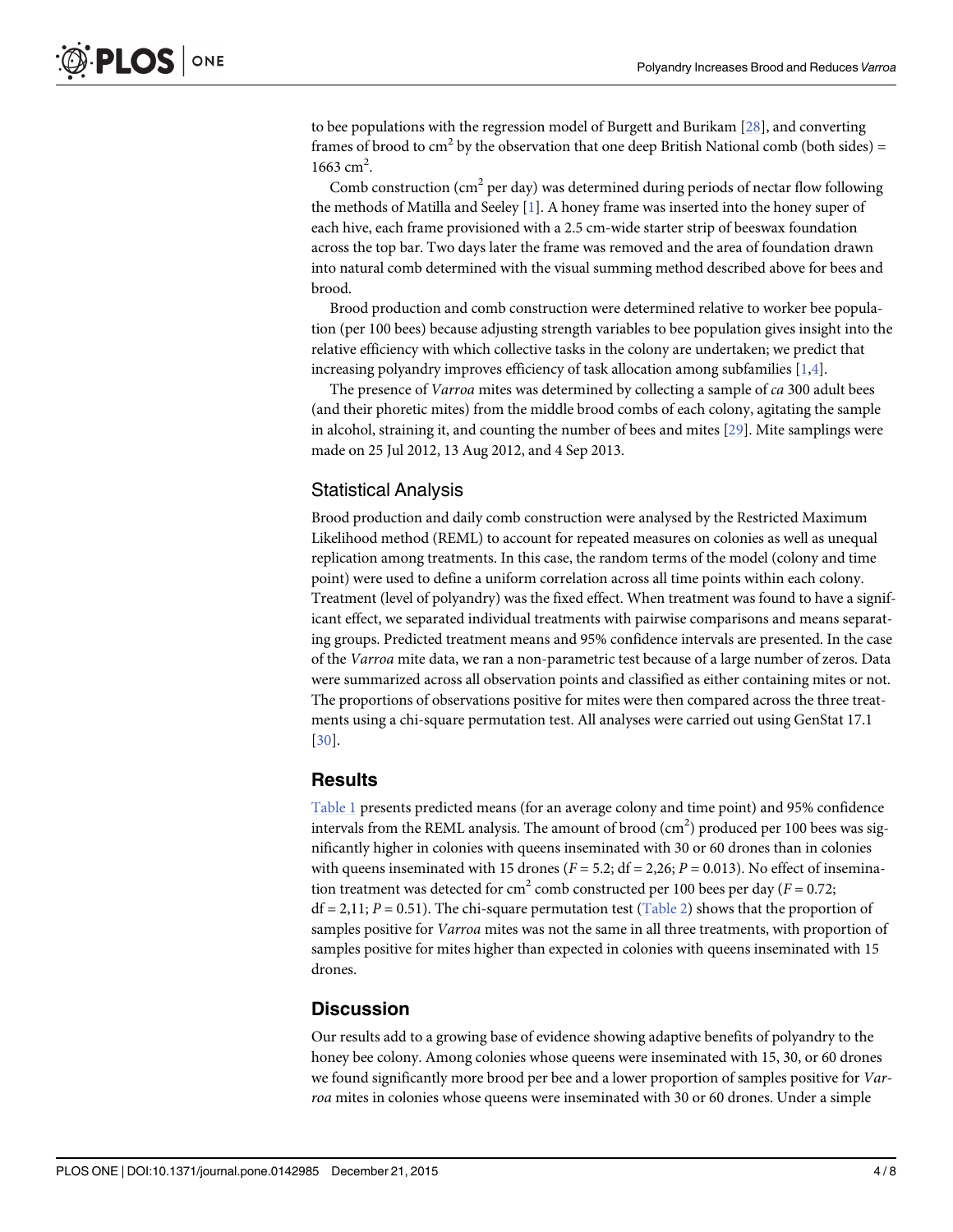<span id="page-4-0"></span>[Table 1.](#page-3-0) Performance measures of honey bee colonies whose queens were inseminated with pooled semen from 15, 30, or 60 drones. Values are predicted means ± 95% CI. Means with different letters are different at the 5% significance level.

| <b>Treatment</b> | Lower                                                         | <b>Predicted mean</b> | Upper |  |  |
|------------------|---------------------------------------------------------------|-----------------------|-------|--|--|
|                  | Brood production (cm <sup>2</sup> per 100 worker bees)        |                       |       |  |  |
| 15               | 25.2                                                          | 33.2a                 | 41.2  |  |  |
| 30               | 38.4                                                          | 44.8 b                | 51.2  |  |  |
| 60               | 42.7                                                          | 48.6 <sub>b</sub>     | 54.5  |  |  |
|                  | Daily comb construction (cm <sup>2</sup> per 100 worker bees) |                       |       |  |  |
| 15               | 0.38                                                          | 0.77                  | 1.16  |  |  |
| 30               | 0.67                                                          | 1.06                  | 1.45  |  |  |
| 60               | 0.57                                                          | 1.00                  | 1.44  |  |  |

doi:10.1371/journal.pone.0142985.t001

GV model, the rapid plateauing of within-colony genetic relatedness with a queen's first 6 matings [[12](#page-6-0)] would lead us to predict that no real differences exist within the range of polyandry used in this experiment (15–60 males). However, compared to a paternity number of 15, paternity numbers  $\geq$  30 showed significant improvements in two important fitness metrics which suggests benefits of polyandry at rates notably higher than the species average for A. mellifera (~12 males [\[19](#page-6-0)]).

Our results are unique for identifying the highest levels of polyandry yet detected ( $n\geq30$ ) males) that confer colony-level benefit and for showing a benefit of polyandry in particular toward the parasitic mite V. *destructor*. By expanding the upper range of known queen mating number associated with colony benefits, our results underscore the importance of understanding how natural selection can reward polyandry at levels significantly higher than the species average. We believe two models are plausible starting points:

- 1. Our results are consistent with a model proposing beneficial non-additive interactions among subfamilies (hypothesis (1) in Introduction). Indeed, in those cases documenting natural evolution of Varroa resistance in managed A. mellifera there is invariably more than one resistance character involved [[31](#page-7-0),[32](#page-7-0)]. To the extent these characters are under genetic control, parsed among subfamilies, and interact favorably this condition would select for extreme polyandry.
- 2. Our results are also consistent with a rare allele model predicting that high rates of polyandry are associated with lower infestation rates of a virulent parasite such as Varroa for which there are few resistance alleles. The fact that Varroa resistance in A. mellifera is under partial genetic control is well-documented (see review in Rosenkranz et al [\[23\]](#page-6-0)), but being a non-natural parasitic relationship these resistance alleles are not numerous. This allelic

| tions: $0.13 - 13.31$ ; $P = 0.015$ ). |                      |                 |                                                                                                                          |                 |  |  |  |
|----------------------------------------|----------------------|-----------------|--------------------------------------------------------------------------------------------------------------------------|-----------------|--|--|--|
| <b>Treatment</b>                       | <b>Actual values</b> |                 | Predicted values (under the assumption<br>of identical ratio of positive to negative<br>samples in all three treatments) |                 |  |  |  |
|                                        | <b>Negative</b>      | <b>Positive</b> | <b>Negative</b>                                                                                                          | <b>Positive</b> |  |  |  |
| 15                                     | 9                    | 8               | 13.3                                                                                                                     | 3.7             |  |  |  |
| 30                                     | 19                   |                 | 16.4                                                                                                                     | 4.6             |  |  |  |
| 60                                     | 19                   | 3               | 17.2                                                                                                                     | 4.8             |  |  |  |

[Table 2.](#page-3-0) Chi-square contingency test for number of samples positive or negative for Varroa mites (Pearson's  $\chi^2$  = 9.12; range of 1000 permutations: 0.13–13.31; P = 0.015).

doi:10.1371/journal.pone.0142985.t002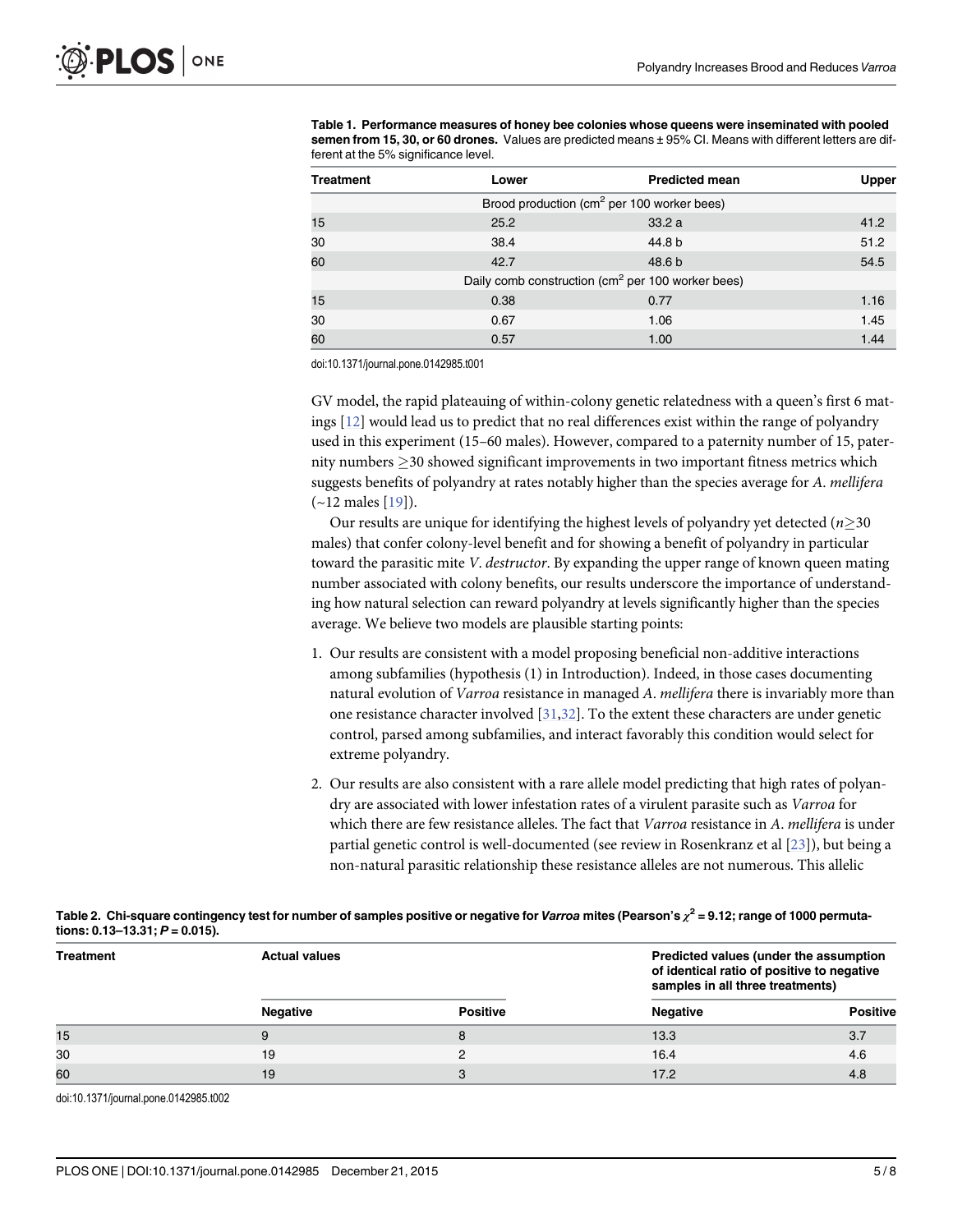<span id="page-5-0"></span>poverty been shown for such mite-resistance phenotypes as hygienic behavior [[33\]](#page-7-0), reduced mite reproduction [\[34\]](#page-7-0), and bee grooming behavior [[35](#page-7-0)]. Varroa has been in the UK only since 1992 [\[36\]](#page-7-0), further limiting possibilities for resistance mutations. Moreover, it is arguable that the practice of beekeeper-applied acaricides retards accumulation of rare resistance alleles in managed populations. Thus the Varroa  $/$  A. mellifera system is a good candidate for testing a rare allele hypothesis for the evolution of honey bee polyandry.

Two field studies give valuable insight into the association of hyperpolyandry and Varroa levels. When examining 30 colonies in Germany whose queens were naturally mated with a range of 10–28 males, Neumann and Moritz [[37](#page-7-0)] failed to detect a correlation between colony Varroa mite levels and queen mating number. In New York state, Tarpy et al [[38\]](#page-7-0) found no significant differences in mating number between queens from feral (therefore untreated for Varroa) colonies in the Arnot Forest (mean mating frequency  $17.4 \pm 9.8$ ) and queens from two nearest managed apiaries (20.8  $\pm$  5.9 or 16.0  $\pm$  6.4). From the vantage of an uncomplicated GV model, neither study supports the expectation that polyandry increases in response to a viru-lent parasite such as Varroa. Indeed, Tarpy et al [\[38\]](#page-7-0) conclude that "hyperpolyandry of honey bees has been shaped on an evolutionary timescale rather than on an ecological one." However, neither study constitutes a direct test of the rare allele model with which we expect benefits to accrue from effects that are more stochastic (presence or absence of rare alleles) than additive (GV sensu stricto). Indeed, the model seems most promising for explaining polyandry at the extreme highs of known distributions. Our experiment shows benefit at these high ranges. Perhaps we need to rethink what constitutes hyperpolyandry.

A direct test of the rare allele model would require the disambiguation and control of three potentially interacting factors: the genetic variation represented in the queen's spermatheca (GV sensu stricto), her degree of polyandry, and presence or absence of beneficial alleles.

Finally, it cannot be overlooked that polyandry may have an expanding role to play in mitigating health problems facing managed A. mellifera around the world. The pursuit of genetic host resistance, traditionally focused on targeted character-based selection programs, is championed as the best sustainable solution to the non-natural Varroa / A. mellifera relationship [\[23](#page-6-0)]. But it is not mutually exclusive to integrate traditional character-based selection with enhanced polyandry in order to maximize genetic benefits for managed systems.

#### Acknowledgments

This work was assisted by the technical contributions of Damian Cierniak and Jack Wilford.

#### Author Contributions

Conceived and designed the experiments: KSD GEB. Performed the experiments: KSD GEB MAB. Analyzed the data: KSD SP. Contributed reagents/materials/analysis tools: MAB GEB. Wrote the paper: KSD SP GEB.

#### References

- [1.](#page-1-0) Matilla HR, Seeley TD (2007) Genetic diversity in honey bee colonies enhances productivity and fitness. Science 317: 362–364 PMID: [17641199](http://www.ncbi.nlm.nih.gov/pubmed/17641199)
- [2.](#page-1-0) Tarpy DR, vanEnglesdorp D, Pettis JS (2013) Genetic diversity affects colony survivorship in commercial honey bee colonies. Naturwissenschaften 100: 723–728 doi: [10.1007/s00114-013-1065-y](http://dx.doi.org/10.1007/s00114-013-1065-y) PMID: [23728203](http://www.ncbi.nlm.nih.gov/pubmed/23728203)
- [3.](#page-1-0) Crozier RH, Consul PC (1976) Conditions for genetic polymorphisms in social Hymenoptera under selection at the colony level. Theor Popul Biol 10: 1–9 PMID: [973198](http://www.ncbi.nlm.nih.gov/pubmed/973198)
- [4.](#page-1-0) Oldroyd BP, Fewell JH (2007) Genetic diversity promotes homeostasis in insect colonies. Trends Ecol Evol 22: 408–413 PMID: [17573148](http://www.ncbi.nlm.nih.gov/pubmed/17573148)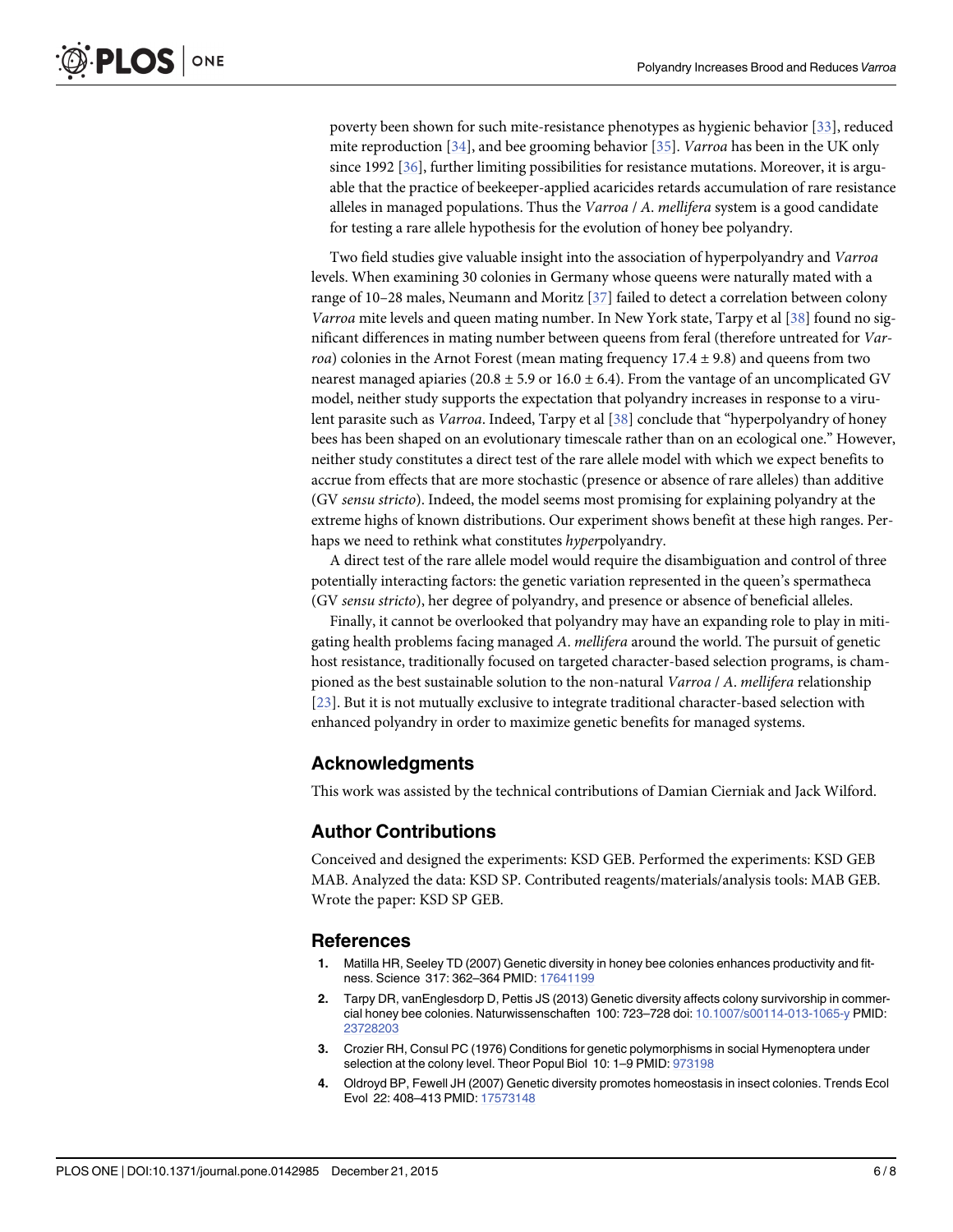- <span id="page-6-0"></span>[5.](#page-1-0) Page RE Jr, Robinson GE, Fondrk MK, Nasr ME (1995) Effects of worker genotypic diversity on honey bee colony development and behavior (Apis mellifera L.). Behav Ecol Sociobiol 36: 387–396
- [6.](#page-1-0) Page RE (1980) The evolution of multiple mating behavior by honey bee queens (Apis mellifera L.). Genetics 96: 263–273 PMID: [7203010](http://www.ncbi.nlm.nih.gov/pubmed/7203010)
- [7.](#page-1-0) Sherman PW, Seeley TD, Reeve HK (1988) Parasites, pathogens, and polyandry in social Hymenoptera. Am Nat 131: 602–610
- [8.](#page-1-0) Keller L, Reeve HK (1994) Genetic variability, queen number, and polyandry in social Hymenoptera. Evolution 48: 694–704
- [9.](#page-1-0) Cole BJ (1983) Multiple mating and the evolution of social behavior in the Hymenoptera. Behav Ecol Sociobiol 12: 191–201
- [10.](#page-1-0) Kraus FB, Neumann P, van Praagh J, Moritz RFA (2004) Sperm limitation and the evolution of extreme polyandry in honeybees (Apis mellifera L). Behav Ecol Sociobiol 55: 494–501 doi: [10.1007/s00265-](http://dx.doi.org/10.1007/s00265-003-0706-0) [003-0706-0](http://dx.doi.org/10.1007/s00265-003-0706-0)
- [11.](#page-1-0) Halliday T, Arnold SJ (1987) Multiple mating by females: a perspective from quantitative genetics. Anim Behav 35: 939–941
- [12.](#page-1-0) Palmer KA, Oldroyd BP (2000) Evolution of multiple mating in the genus Apis. Apidologie 31: 235–248
- [13.](#page-1-0) Liersch S, Schmid-Hempel P (1998) Genetic variation within social insect colonies reduces parasite load. Proc Roy Soc B 265: 221–225
- [14.](#page-1-0) Shykoff JA, Schmid-Hempel P (1991) Parasites and the advantage of genetic variability within social insect colonies. Proc Roy Soc B 243: 55–58
- [15.](#page-1-0) Sherman PW, Seeley TD, Reeve HK (1988) Parasites, pathogens, and polyandry in social Hymenoptera. Am Nat 131: 602–610
- [16.](#page-1-0) Seeley TD, Tarpy DR (2007) Queen promiscuity lowers disease within honeybee colonies. Proc Roy Soc B 274: 67–72 doi: [10.1098/rspb.2006.3702](http://dx.doi.org/10.1098/rspb.2006.3702)
- [17.](#page-1-0) Tarpy DR (2003) Genetic diversity within honeybee colonies prevents severe infections and promotes colony growth. Proc Roy Soc B 270: 99–103. doi: [10.1098/rspb.2002.2199](http://dx.doi.org/10.1098/rspb.2002.2199)
- [18.](#page-1-0) Tarpy DR, Seeley TD (2006) Lower disease infections in honey bee (Apis mellifera) colonies headed by polyandrous vs monandrous queens. Naturwissenschaften 93: 195–199 PMID: [16518641](http://www.ncbi.nlm.nih.gov/pubmed/16518641)
- [19.](#page-1-0) Tarpy DR, Nielsen R, Nielsen DI (2004) A scientific note on the revised estimates of effective paternity frequency in Apis. Insect Soc 51: 203–204. doi: [10.1007/s00040-004-0734-4](http://dx.doi.org/10.1007/s00040-004-0734-4)
- [20.](#page-1-0) Estroup A, Soulignac M, Cornuet J (1994) Precise measurement of the number of patrilines and of genetics relatedness in honeybee colonies. Proc Roy Soc B 258: 1–7
- [21.](#page-1-0) Fuchs S, Moritz RFA (1999) Evolution of extreme polyandry in the honeybee, Apis mellifera L. Behav Ecol Sociobiol 45: 269–275
- [22.](#page-1-0) Yue C, Schröder M, Bienefeld K, Genersch E (2006) Detection of viral sequences in semen of honey bees (Apis mellifera): Evidence for vertical transmission of viruses through drones. J Invert Pathol 92: 105–108. <http://dx.doi.org/10.1016/j.jip.2006.03.001>
- [23.](#page-1-0) Rosenkranz P, Aumeier P, Ziegelmann B (2010) Biology and control of Varroa destructor. J Invert Pathol 103: S96–S119
- [24.](#page-2-0) Harbo JR (1985) The instrumental insemination of queen bees, parts I and II. Am Bee J 125: 197–202, 282–287
- [25.](#page-2-0) Cobey SW (2007) Comparison studies of instrumentally inseminated and naturally mated honey bee queens and factors affecting their performance. Apidologie 38: 390–410
- [26.](#page-2-0) Mackensen O (1947) Effect of carbon dioxide on initial oviposition of artificially inseminated and virgin queen bees. J Econ Entomol 40: 344–349 PMID: [20264497](http://www.ncbi.nlm.nih.gov/pubmed/20264497)
- [27.](#page-2-0) Delaplane KS, van der Steen J, Guzman-Novoa E (2012) Standard methods for estimating strength parameters of Apis mellifera colonies. In V Dietemann; JD Ellis; P Neumann (Eds) The COLOSS BEE-BOOK, Vol. I: Standard methods for Apis mellifera research. J Apic Res 51(5): [http://dx.doi.org/10.](http://dx.doi.org/10.3896/IBRA.1.51.5) [3896/IBRA.1.51.5](http://dx.doi.org/10.3896/IBRA.1.51.5)
- [28.](#page-3-0) Burgett M, Burikam I (1985) Number of adult honey bees (Hymenoptera: Apidae) occupying a comb: A standard for estimating colony populations. J Econ Entomol 78: 1154–1156
- [29.](#page-3-0) Dietemann V, Nazzi F, Martin SJ, Anderson D, Locke B, Delaplane KS, et al (2013) Standard methods for varroa research. In V Dietemann; JD Ellis; P Neumann (Eds) The COLOSS BEEBOOK, Vol. II: Standard methods for Apis mellifera pest and pathogen research. J Apic Res 52(1): [http://dx.doi.org/](http://dx.doi.org/10.3896/IBRA.1.52.1.09) [10.3896/IBRA.1.52.1.09](http://dx.doi.org/10.3896/IBRA.1.52.1.09)
- [30.](#page-3-0) VSN International (2014) GenStat for Windows 17th Ed. VSN International, Hemel Hempstead, UK. Web page: [GenStat.co.uk](http://GenStat.co.uk)